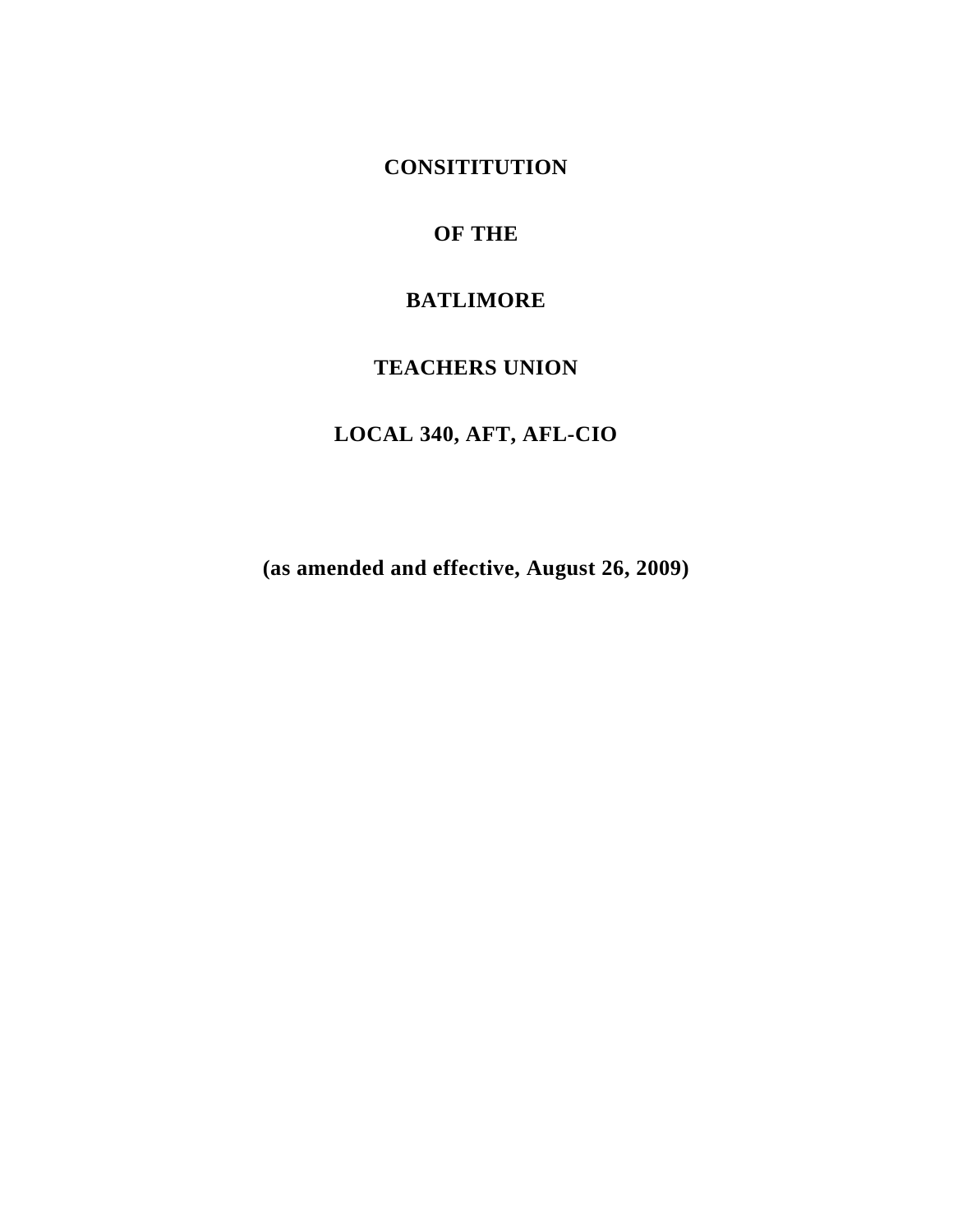#### **CONSTITUTION OF THE BALTIMORE TEACHERS UNION, LOCAL 340, AFT, AFL-CIO**

#### **(as amended, and effective as of August 26, 2009)**

#### **I. Name**

This organization shall be known as the Baltimore Teachers Union, Local 340, and shall consist of two chapters, known as the Teacher Chapter and the Paraprofessional and School Related Personnel Chapter, as hereinafter set forth. Whenever the masculine gender is used in this Constitution, it shall encompass the feminine gender.

#### **II. Objectives**

This Constitution is adopted for the following purposes:

- 1. To promote the best interests of the public schools and colleges of Baltimore City;
- 2. To advance the standards of the teaching profession;
- 3. To insure that every student in the City is guaranteed a program of quality education;
- 4. To secure the conditions necessary to the greatest efficiency of teachers and schools;
- 5. To promote the welfare of its members;
- 6. To promote the aims and objectives of the American Federation of Teachers;
- 7. To expose and fight all forms of racism and discrimination;
- 8. To organize all personnel engaged in education into one united organization; and

9. To engage in collective bargaining, cultural, civic, legislative, political, fraternal, educational, charitable, welfare, social, and other activities which further the interests of this organization and its membership, directly or indirectly.

#### **III. Affiliations**

This organization shall be affiliated with the American Federation of Teachers and those organizations mandated by its constitution/bylaws and shall be affiliated with AFT Maryland.

#### **IV. Membership and Chapters**

1. This organization shall-consist of two chapters, one whose membership shall be open to any person primarily engaged in the profession of teaching in Baltimore City, which Chapter shall be known as the Teacher Chapter, and the other chapter shall be open to those persons performing educational and educational support duties in Baltimore City other than teaching, which Chapter shall be known as the Paraprofessional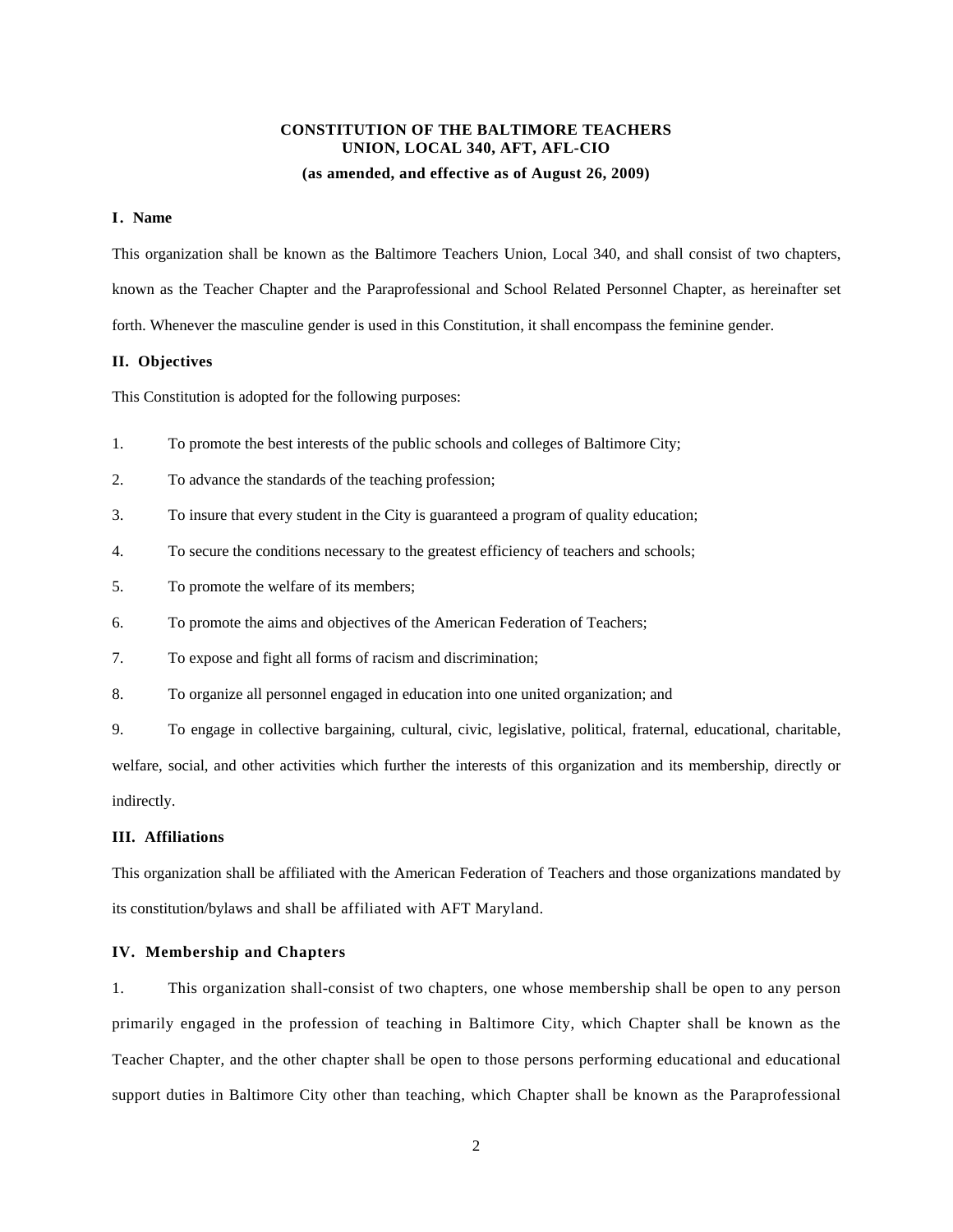and School Related Personnel Chapter.

2. Active membership in this organization shall be open to any person, except chief school administrators, who engages in the practice of teaching or who performs educational and educational support duties in Baltimore City, including full-time elected officers of this organization.

3. Inactive membership in this organization shall be open to students who are preparing for the educational profession in any duly accredited higher education institution in Maryland, full-time staff of this organization and retired members who were members of this organization or its predecessors at the time of retirement. Inactive members will have no vote for any purpose in this organization.

4. Application for membership in this organization shall be in writing upon prescribed forms which include payroll deduction of union dues with the employer. Eligibility of an applicant to become a member shall be verified by the staff, and the applicant shall be placed in the appropriate Chapter. Upon verification, membership shall date from the time of the first payroll deduction of union dues.

5. a. A member may be suspended or expelled by his respective Chapter for supplying false information detrimental to this organization or deliberately suppressing true information for the purpose of becoming a member.

 b. Each Chapter shall have the power to suspend or expel any of its officials or members who violate or fail to comply with any of the provisions of the Constitution of this organization or of the Constitution of the American Federation of Teachers, or of the Constitution of AFT Maryland, or who engages in activity which is contrary or detrimental to the welfare or best interest of this organization or the American Federation of Teachers or AFT Maryland.

(1) No member shall be suspended or expelled until he has been given an impartial hearing and found guilty of charges that have been preferred against him.

(2) A member suspended under this Section may not run for office for a period of three (3) years from the date of reinstatement.

(3) Officers removed from office for cause under this Section shall not be eligible to run for office for three (3) years following removal.

c. Hearings shall be conducted as follows:

(1) All charges against a member or officer must be submitted to the Executive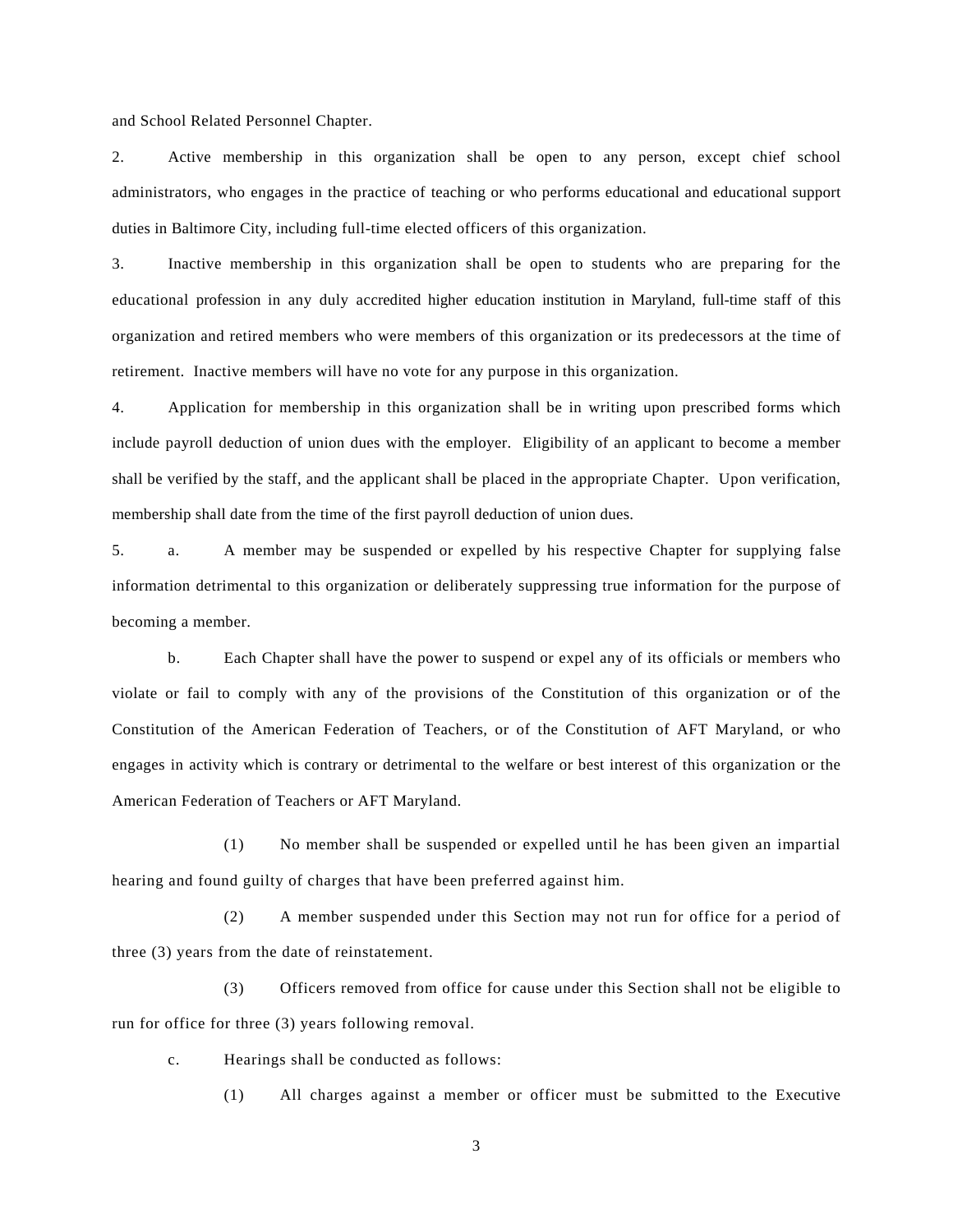Board of the respective Chapter in writing and signed by the accuser.

(2) When a member or officer has been charged with the violation of any provision of the Constitution or Bylaws of this organization or of the Constitution of the American Federation of Teachers, or of the Constitution of AFT Maryland, or of conduct unbecoming a member of either organization, such member shall be notified of such charges in writing by the Secretary and shall be given at least fourteen (14) days to prepare and make defense. The accused member or officer shall have the right to counsel, who is a member of this organization, and shall be confronted by the accuser.

(3) At the hearing for an officer or member on any charges, the Executive Board of the respective Chapter shall sit as the hearing board. Said Executive Board shall hear all evidence and render a decision. A two-thirds (2/3) majority is required to render a decision of expulsion.

### **V. Dues**

1. The dues structure shall be based on .011 of the 15th step of the Masters Scale, plus the American Federation of Teachers and AFT Maryland per capita assessments and pass through increases. Dues shall be onehalf (1/2) the rate described in the previous sentence for all members whose annual salary is less than the First Step of the Bachelors Scale.

2. For all purposes under this constitution, a member shall be considered as being a member in good standing in his respective Chapter unless he is delinquent in payment of dues for three (3) months, at which time he may be suspended from membership. The Executive Board may establish policies providing for the reinstatement of suspended members under this Section.

3. Annual membership dues shall increase at such time as the AFT national per capita and/or the AFT Maryland per capita may be increased.

#### **VI. OFFICERS – Effective as of April 2010 Nominations and Election**

1. There shall be one President of this organization. Each chapter shall have the following officers: Chair, Vice Chair, Secretary, Treasurer, four (4) Elementary Vice Presidents, two (2) Junior/Middle School Vice Presidents, two (2) Senior High Vice Presidents, one (1) Vocational Education Vice President, three (3) Special Services Vice Presidents and four (4) Members-at-Large. The President of this organization shall be the spokesperson for the Union.

2. *Eligibility:* No member shall be eligible to hold office that has not been a member in good standing of this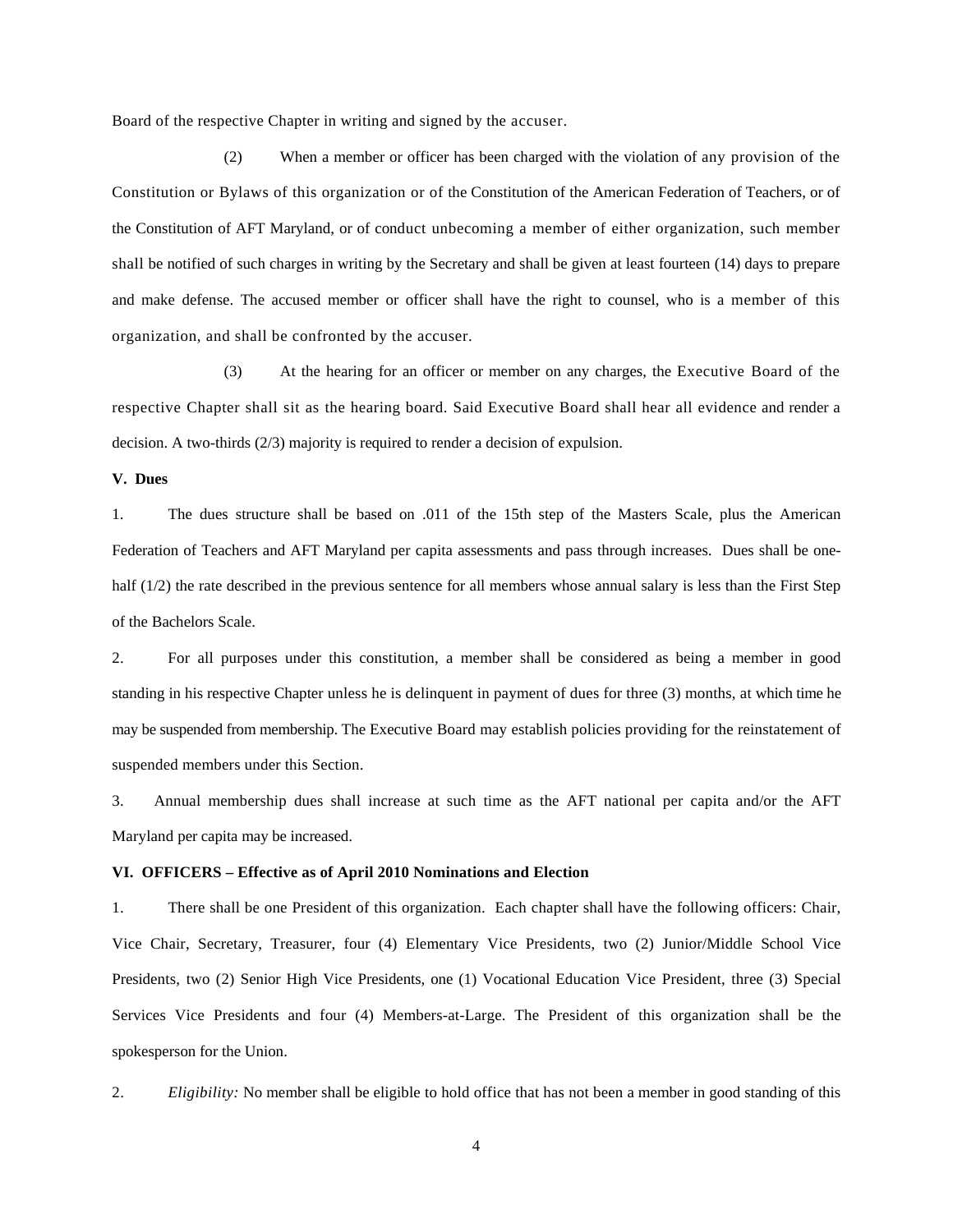organization for at least one (1) year immediately preceding the final date for nominations.

3. *Duties of the President:* 

a. It shall be the duty of the President to preside at meetings of the members and the Executive Boards of each Chapter, to preserve order therein, and to enforce this Constitution and the rules of order adopted by this organization. He shall also have the right to serve on all committees by virtue of his office, and, in general, shall perform all duties incident to the office of President, and such other duties as may be assigned by the Executive Boards or the membership of this organization.

b. He shall represent this organization at conventions and meetings or organizations with which it is affiliated.

c. He shall call regular and special meetings of the Executive Boards as provided herein.

d. He shall decide which committees shall be appointed, appoint members to said committees and establish the functions and duties of said committees, all with the approval of the Executive Boards.

e. The President shall be the principal executive officer of this organization. He shall, in general, supervise, conduct and control all of the business and affairs of this organization, its officers and employees.

f. The President, together with the Secretary of the respective Chapter, shall sign all official documents, deeds, mortgages, bonds, contracts or other instruments, all checks on bank accounts, and perform such other duties as the law may require of him as the principal officer. The President may delegate any of such powers and duties to any other officer from time to time with the approval of the Executive Boards.

g. The President, in conjunction with the Treasurer of the respective Chapter, shall have the authority to disburse or order the disbursement of all monies necessary to pay the bills, obligations and indebtedness of the respective Chapter, which have been properly incurred as provided herein. He shall have the authority to pay current operating expenses of the respective chapters, including rents, utilities and maintenance of the premises, and salaries and expenses of officers and employees.

h. The President shall have charge and supervision of all officers and employees of this organization and shall, with the approval of the Executive Boards, have power to appoint, suspend, or discharge all appointive organizers, appointive Business Agents, Assistant Business Agents and all other employees. Elected officers are not disqualified from also serving as organizers, appointive Business Agents, Assistant Business Agents and other employee positions.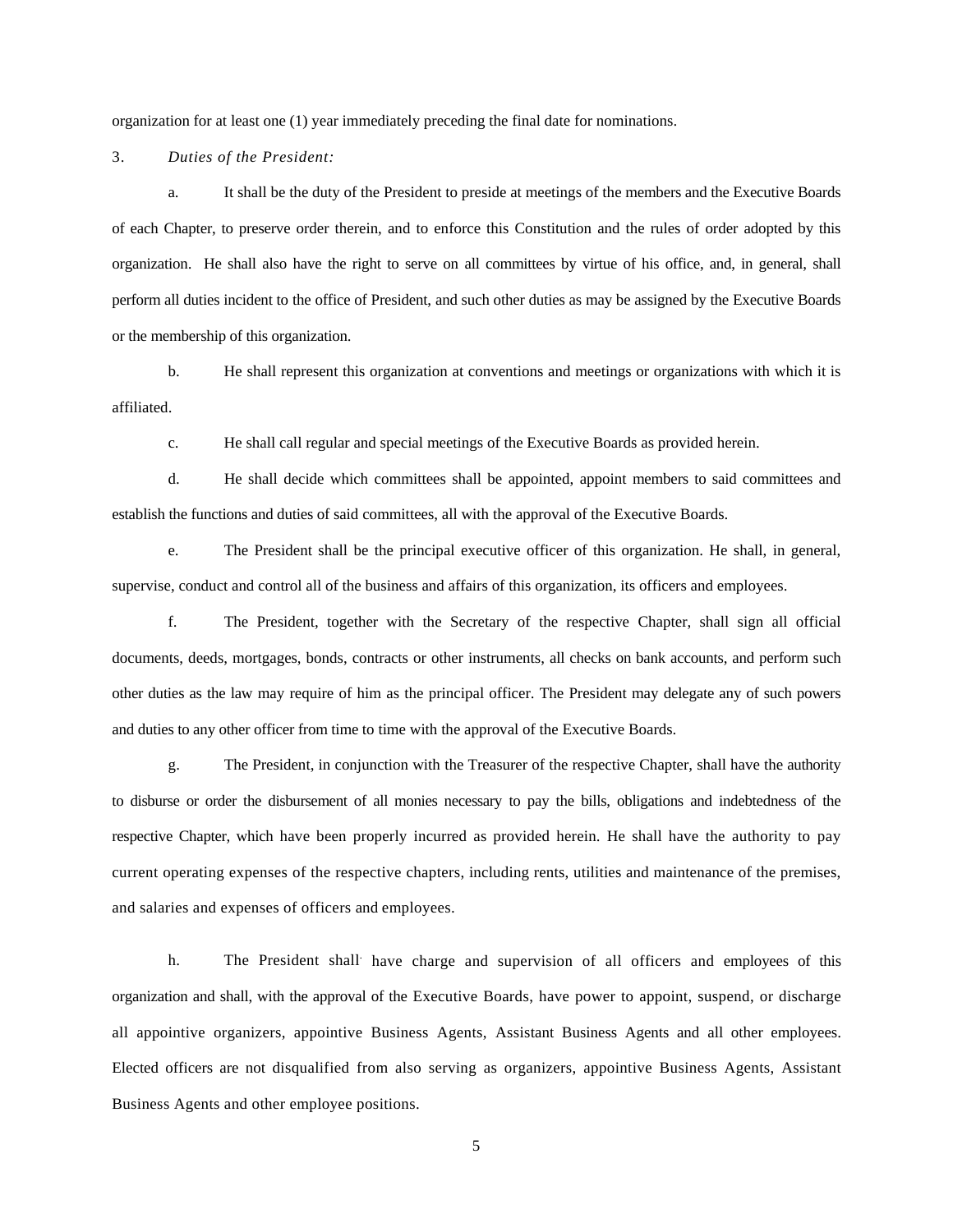i. The President of this organization shall have primary responsibility in all matters dealing with labor relations, labor negotiations and labor controversies.

#### *4. Duties of the Chairs:*

The Chair of the Teacher Chapter shall act for the President in the absence of the President. The Chair of the Paraprofessional and School Related Personnel Chapter shall assume the duties and responsibilities of the President in the absence of the President and the Chair of the Teacher Chapter. Both Chairs shall perform such other duties as the President or Executive Board of his respective Chapter may designate.

#### *5. Duties of the Vice Chairs:*

The Vice Chair of the Teacher Chapter shall act for the Chair of the Teacher Chapter in the absence of the Chair of the Teacher Chapter. The Vice Chair of the Paraprofessional and School Related Personnel Chapter shall assume the duties and responsibilities of the Chair in the absence of the Chair of the School Related Personnel Chapter. Both Vice Chairs shall perform such other duties as the President or Executive Board of his respective Chapter may designate.

#### *6. Duties of the Treasurer:*

a. He shall maintain and keep safely all the financial records of his respective Chapter.

b. He shall receive and deposit all funds of his respective Chapter in a federally insured bank or savings and loan association.

c. He shall perform other duties as directed by the President and Executive Board of his respective Chapter.

#### *7. Duties of the Secretary:*

a. He shall maintain a list of the names and addresses of all members in good standing of his Chapter on a current basis.

b. He shall be responsible for taking, publishing, and presenting accurate minutes of membership and Executive Board meetings of his respective Chapter.

c. He shall perform other duties as directed by the President and Executive Board of his respective Chapter.

#### *8. Duties of the Elementary Vice President:*

a. The Elementary Vice President shall assume the duties and responsibilities as assigned by the

6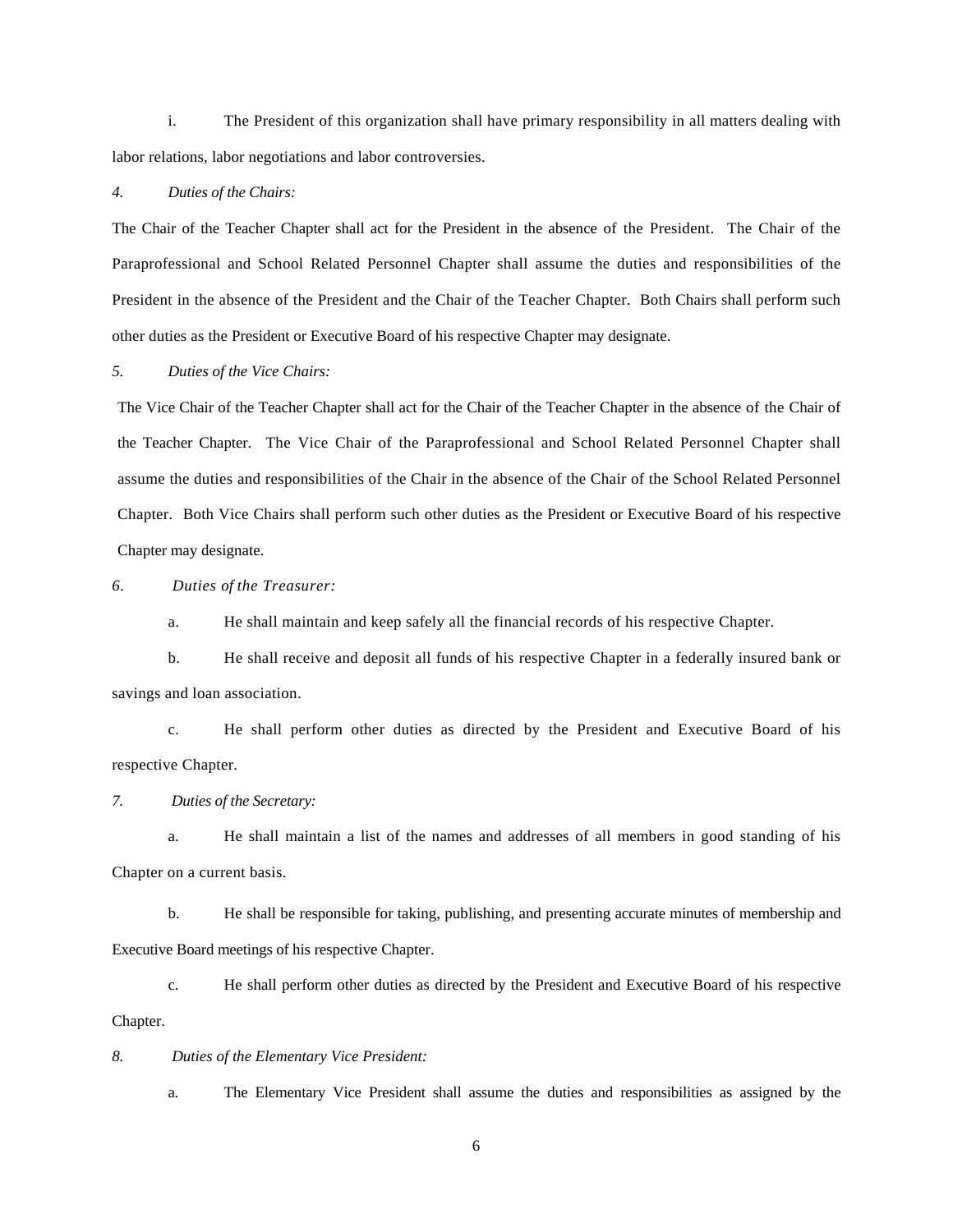President or Executive Board of his respective chapter.

*9. Duties of the Junior/Middle Vice President:* 

a. The Junior/Middle Vice President shall assume the duties and responsibilities as assigned by the President or Executive Board of his respective chapter.

*10. Duties of the Senior High Vice President:* 

a. The Senior High Vice President shall assume the duties and responsibilities as assigned by the President or Executive Board of his respective chapter.

*11. Duties of the Special Services Vice President:* 

a. The Special Services Vice President shall assume the duties and responsibilities as assigned by the President or Executive Board of his respective chapter.

*12. Duties of the Member-at-Large:* 

a. The Member-at-Large shall assume the duties and responsibilities as assigned by the President or Executive Board of his respective chapter.

*13. Nominations:* 

a. The nominations for the President and officers of the two Chapters created by this Constitution shall be in April every three (3) years, commencing April, 2010.

b. Nominations for office of the President shall be by petition of at least 100 members in good standing as follows: 50 petitioners must be members of the Teacher Chapter and 50 petitioners must be members of the Paraprofessional and School Related Personnel Chapter. No more than 25 petitioners may be from any one school.

c. Nominations for office in the Teacher Chapter shall be by petition of at least 50 members in good standing. No more than 25 petitioners may be from any one school/worksite. Each candidate for office must provide a separate petition for that office.

d. Nominations for office in the Paraprofessional Chapter shall be by petition of at least 50 members in good standing. No more than 25 petitioners may be from any one school. Each candidate for office must provide a separate petition for that office.

 e. The Chapters' Executive Boards, sitting jointly, shall rule on all matters pertaining to the nomination, including eligibility to be a candidate for President, and their rulings shall be final. The Chapters' Executive Boards shall rule on all matters pertaining to nomination, including eligibility to be a candidate in each respective Chapter, and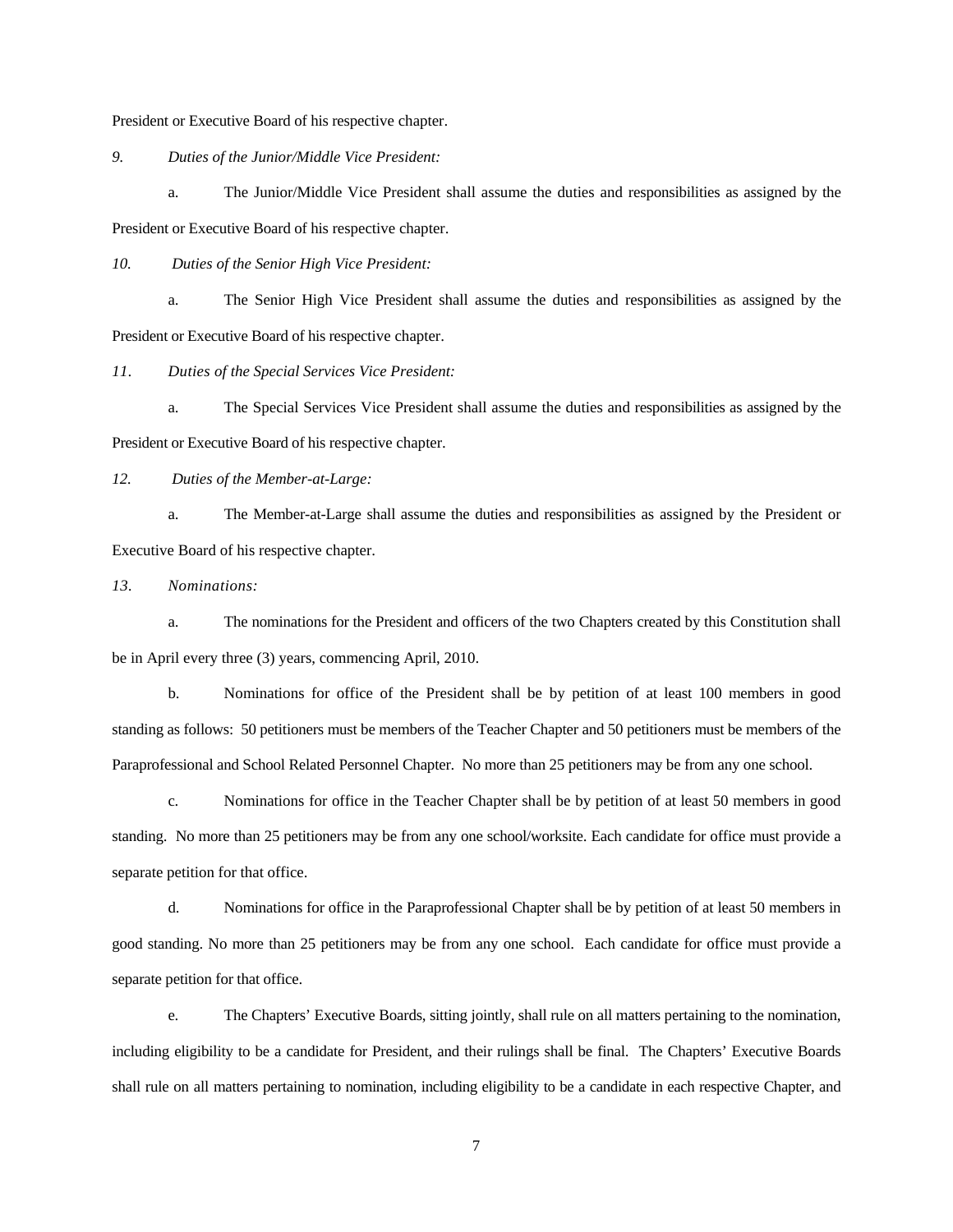their rulings shall be final.

 f. At least twenty (20) days prior to the final date for receiving nominating petitions, specific notice of offices to be filled, final date, time and place for submission of petition shall be distributed to all members in good standing. Such notice may be prominently included in a regular publication distributed to all such members.

*14. Elections:* 

a. The elections for President, Chapter officers and Chapter Executive Board members shall be in May of every third year. The term of office shall be for three (3) years. Elections shall be no less than thirty (30) days afterthe final date for submission of nomination petitions.

b. Not less than fifteen days prior to the election specific notice of date, time and place or places of the elections, offices to be filled, and names of candidates shall be mailed to each union member at his last known address. Additionally, such notice may be prominently made in a regular publication to the union membership. Election may be by a slate vote but candidates may run individually. The President of this organization shall, upon election to office, be a delegate to the American Federation of Teachers and AFT Maryland.

c. No member shall use the Union Hall or any of its facilities for the purpose of electioneering.

d. Upon reasonable request of any bona fide candidate for office, the Chapter's Secretary shall arrange for the distribution of any campaign literature by mail, or otherwise provide that such candidate pays the reasonably estimated cost involved in advance. The Secretary may require that all campaign literature shall be presented to him at the principal office of the Chapter not later than seven (7) days prior to the date of the election and may, where in his judgment it appears necessary, provide for a consolidation of such distribution in which case the cost of such distribution shall be assessed upon the candidates involved on a pro rata basis.

e. The Chapter's Secretary, to the extent required by law, shall upon reasonable notice make available for inspection by any bona fide candidate the membership list of the Chapter covered by union security agreements once within thirty (30) days prior to the election date. No candidate shall be permitted by the Chapter's Secretary to copy any names or addresses of members shown on such list and such inspection must be made in the presence of the Chapter's Secretary or his designee.

f. The Chapter's Secretary shall retain copies of all requests for distribution for campaign literature and copies thereof, shall make a record of the date the literature was distributed, the cost thereof and the amount received thereof, and shall also retain a copy of the notices of nominations and of the election, a copy of the ballot, the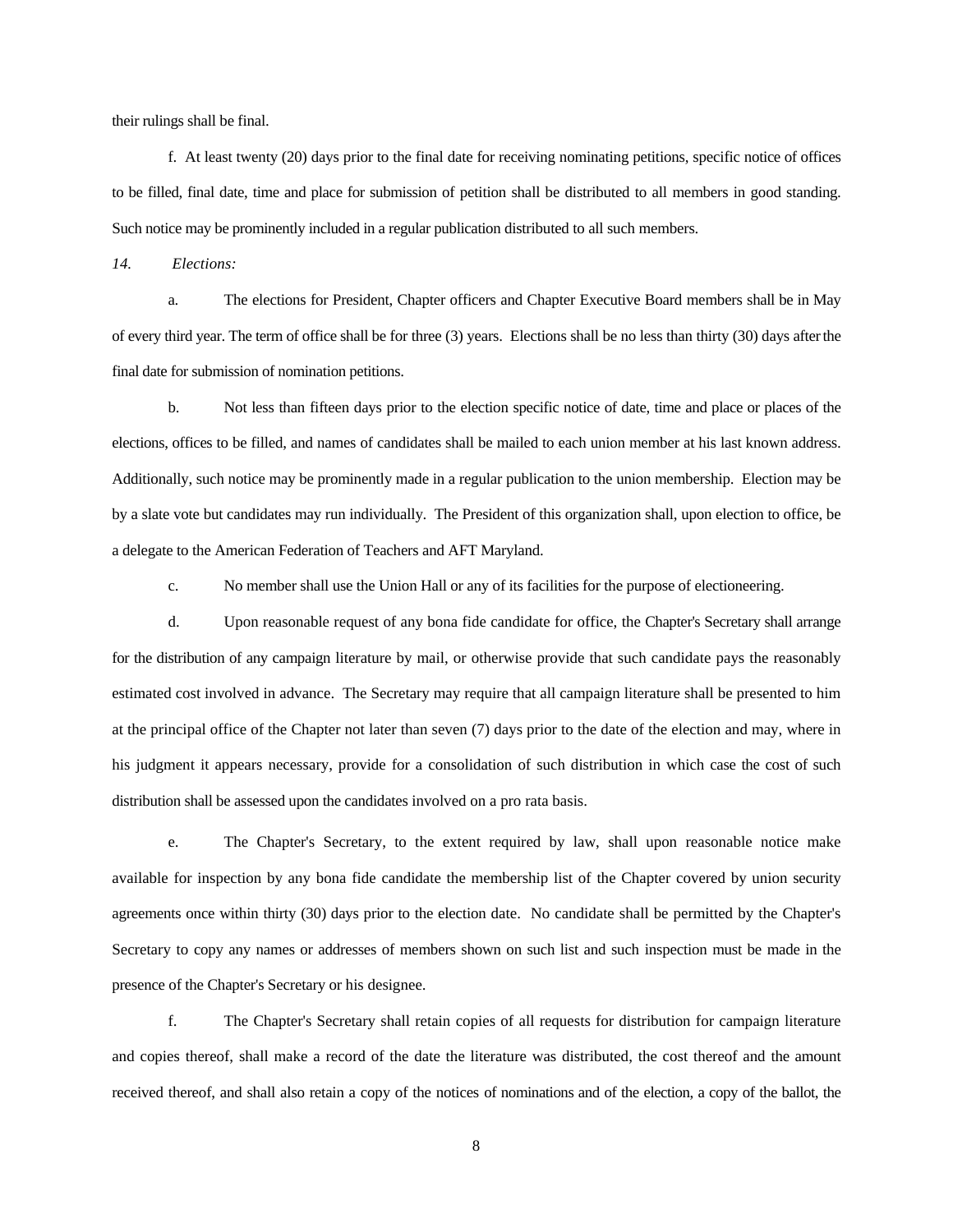official tally sheet submitted by the tellers, all ballots and such other records including election rules as shall relate to the conduct of the election. All copies and records shall be retained for one year.

g. Voting shall be conducted by secret ballot among the members of each Chapter in good standing. There shall be no proxy voting.

h. Elections for officers may be conducted by the Chapter's Executive Board itself, or by an impartial outside agency or person or persons selected by the Chapter's Executive Board, at the discretion of said Board.

i. Each candidate shall receive from the Chapter's Secretary an accounting of the votes for his office as soon as the results are known.

j. The candidate for each office who receives a plurality of the votes cast for the office shall be elected thereto. Newly elected officers take office immediately.

k. If any nominee should die before the election, his name shall nevertheless appear on the ballot. In the event such name shall receive the requisite number of votes to be elected, the office shall then be filled in the same manner as vacancies are filled when they occur during a term of office as provided in this Constitution.

1. Each candidate, at his own expense, shall have the right to have an observer, other than himself, at each polling place and at the counting of the ballots who must be a member in good standing of the Chapter.

m. There shall be no write-in candidates and any ballot containing a write-in candidate shall be void insofar as the vote for that office is concerned and such ballot for that office shall not be considered as having been cast in determining the vote for that office.

n. The Chapters' Executive Boards, sitting jointly, shall have the authority to establish all rules and regulations for the conduct of the election to supplement the provisions of this Constitution, including the authority to use mail referendum balloting or absentee balloting, without membership approval provided, however, that if the election is to held without a mail ballot, there shall either be one (1) central-location for the balloting or the balloting shall be conducted at each of the Regional Offices of the Baltimore City Public School System. In the event that the school system will not allow the use of said offices, the Chapters' Executive Boards, sitting jointly, will designate a central location in each region. Absentee voting by mail shall be permitted only upon application of members who are ill, or absent from work because on vacation or on employment tour of duty. The Chapters' Executive Boards, sitting jointly, may permit additional reasons for absentee ballots if they so desire. Application for absentee ballots shall be made to the Chapter's Secretary not less than ten (10) days prior to the date set for the election and shall contain the grounds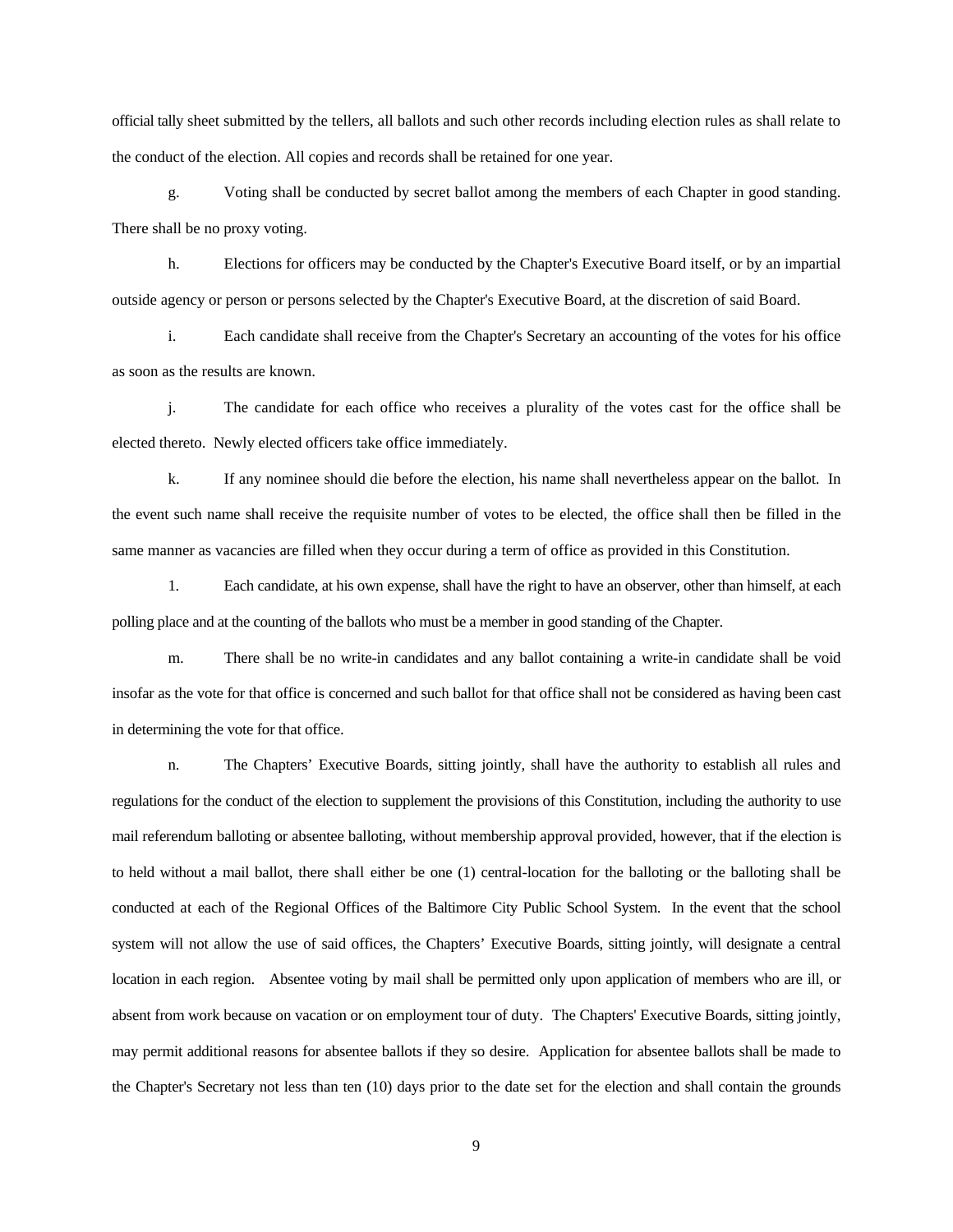therefore. Absentee ballots shall be valid only if they are received by noon of the day on which the polls close. Absentee voting shall be conducted with all proper safeguards for the secrecy of the ballot.

o. In the event there shall be any protest or charge by any member concerning the conduct of the election after the election has been held, such protest or charge shall be made in writing by registered or certified mail by such member within forty-eight (48) hours after the final tally of the ballots, setting forth the exact nature and specification of the protest and his claim as to how it has affected the outcome of the election. Such protest or charges shall be made to the Chapter's Secretary who shall refer the protest or charges for disposition to the Agency, person or persons selected to conduct the election, or to the Chapter's Executive Board if no outside agency or person has been selected to conduct the election. In the event of a tie, the candidates shall resolve such tie by lot. No runoff election shall be held.

#### **VII. Executive Board – Effective as of April 2010 Nominations and Election**

#### *1. Composition:*

Each Chapter shall have an Executive Board which shall consist of the following officers: President of this organization, Chair, Vice Chair, Secretary, Treasurer, four (4) Elementary Vice Presidents, two (2) Junior/Middle Vice Presidents, two (2) Senior High Vice Presidents, one (1) Vocational Education Vice President, three (3) Special Services Vice Presidents and four (4) Members-at-Large.

*2. Procedures:* 

The Chapters' Executive Boards shall meet monthly, and jointly, if practical, during the school year and at other times as called (i) by the President, or (ii) by petition of one-half of each Chapter's Board members. A quorum shall be a majority of the members of each Chapter's Executive Board.

*3. Powers and Responsibilities:* 

a. Except for matters decided by refer**e**ndum of the membership, final authority for the operation of each Chapter shall rest in the Executive Board.

b. Each Chapter shall have the authority to adopt an order of business and rules of procedure for its operation.

- c. Each Chapter shall require and receive reports.
- d. Each Chapter shall adopt a legislative program.
- e. Each Chapter shall establish general policies through resolutions and act on other business as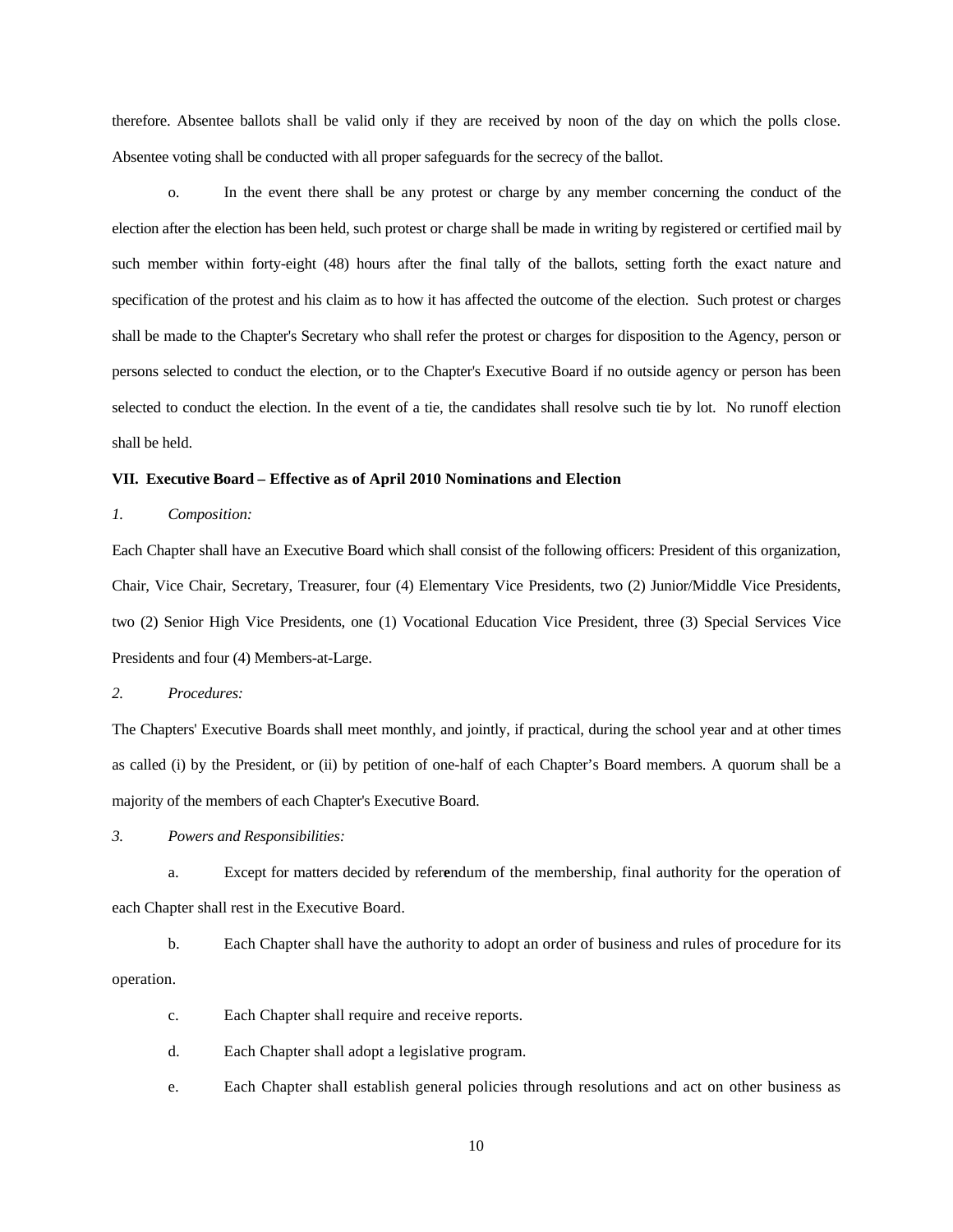necessary.

f. Each Chapter's Executive Board shall fill all vacancies in its Executive Board except that the Executive Boards will jointly vote to elect one of the two Chairs to ascend to the presidency immediately if the current President leaves or dies in office.

g. Each Chapter's Executive Board shall conduct all referenda of the membership, which it may deem advisable to conduct, and any referenda so conducted shall be the paramount decision of this organization.

h. Each Chapter's Executive Board shall have the power to act upon extraordinary expenditures, which may require modification of the budget.

i. Each Chapter's Executive Board shall appoint delegates to the organizations with which this organization is affiliated, except that delegates to the American Federation of Teachers convention shall be elected according to the American Federation of Teachers Constitution and to the AFT Maryland convention shall be elected according to the AFT Maryland Constitution.

j. Each Chapter's Executive Board shall loan and borrow monies directly and indirectly for such purposes and with such arrangements for repayment as it deems appropriate, all to the extent provided by law.

k. Each Chapter's Executive Board shall provide for the employment of attorneys, accountants, and such other special or expert services as may be required.

l. Each Chapter's Executive Board shall on behalf of the respective Chapter, its officers, employees or members, initiate, defend, compromise, settle, arbitrate or release or pay the expenses and costs of any legal proceedings or actions of any nature if, in its judgment, it shall be necessary or desirable to protest, preserve or advance the interest of the Chapter.

m. Each Chapter's Executive Board shall delegate when necessary any of the powers of the Chapter's Executive Board to any officer for specific and temporary purposes and on the condition that the action of such officer or agent be ratified by the Chapter's Executive Board; the Chapter's Executive Board shall designate other officers for the purpose of signing checks to pay bills or to exercise any functions of the offices of the President, Secretary or Treasurer in the event that they shall refuse to act or shall become ill or otherwise incapacitated.

n. Each Chapter's Executive Board shall lease, purchase or otherwise acquire, in any lawful manner for and on behalf of the Chapter, any and all real estate or other property, rights and privileges, whatsoever deemed necessary for the prosecution of its affairs, and which the Chapter is authorized to acquire at such price or consideration

11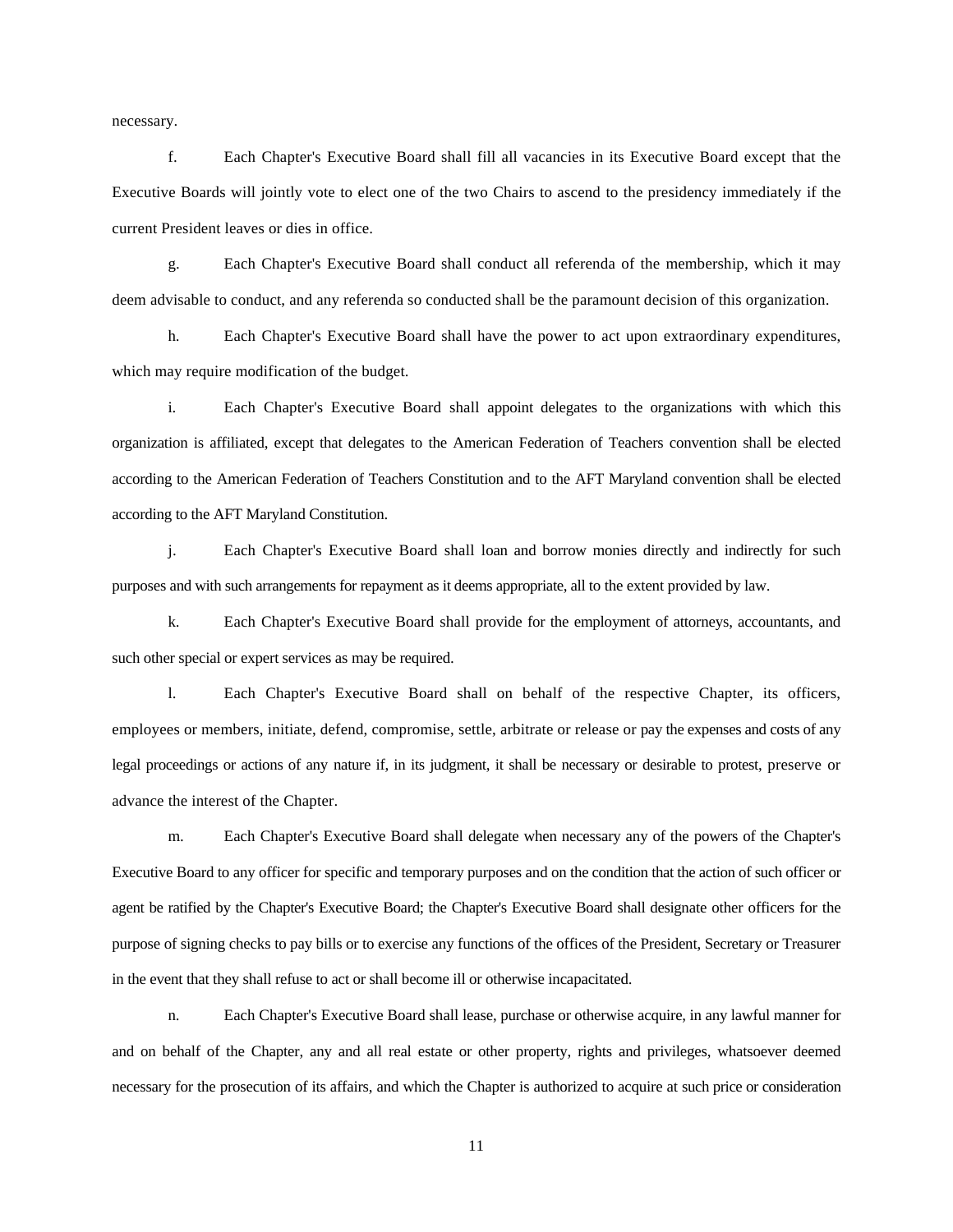and generally on such terms and conditions as it thinks fit, and at its discretion pay therefore either wholly or partly in money or otherwise.

o. Each Chapter's Executive Board shall sell or dispose of any real or personal estate, property rights or privileges belonging to the Chapter whenever in its opinion the interest of the Chapter would thereby be promoted.

p. Each Chapter's Executive Board shall create, issue and make deeds, mortgages, trust agreements, contracts and negotiable instruments secured by mortgage or otherwise and do every other act or thing necessary to effectuate the same.

q. Each Chapter's Executive Board shall set and arrange for the payment of salaries and expenses of employees and officers.

r. Each Chapter's Executive Board shall perform all acts not expressly authorized herein, which are necessary or proper in implementation of the above duties for the protection of the property of the Chapter and for the benefit of the Chapter and its members.

### **VIII. Membership Meetings**

Each Chapter shall have at least one (1) meeting per year of the Chapter's general membership at a time and place designated by the Chapter's Executive Board.

#### **IX. Parliamentary Procedure**

Meetings of all duly constituted bodies of each Chapter shall be governed by Roberts' Rules of Order, Newly Revised, except as otherwise provided in this Constitution.

#### **X. Fiscal Year, Records and Reports**

1. The fiscal year of each Chapter shall begin on July 1 and end June 30.

2. Each Chapter shall maintain all records and reports required by law.

#### **XI. Amendments**

1. An amendment to this Constitution may be proposed by (i) a majority of the Executive Board of

either Chapter or (ii) no fewer than ten percent (10%) of the membership of either Chapter.

2. A proposed amendment shall be published in an official publication of both Chapters at least fifteen (15) days prior to the meeting at which it is to be considered and shall be sent to each member.

3. Copies of a proposed amendment to be acted upon shall be available for each member of both Chapters at least three (3) hours prior to the vote upon the amendment.